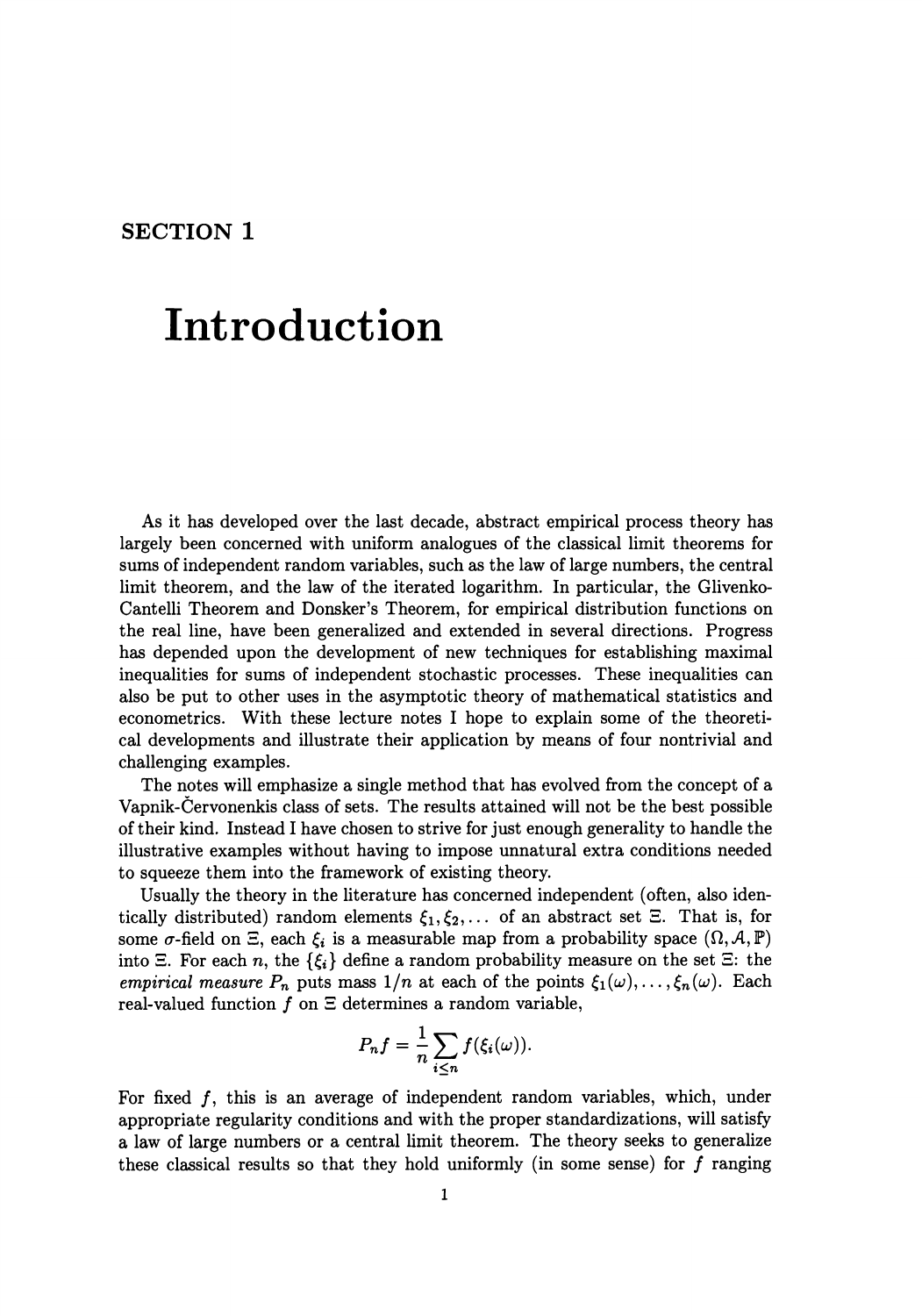over various classes  $\mathcal F$  of functions on  $\Xi$ .

In asymptotic problems,  $\mathcal F$  is often a parametric family,  $\{f(\cdot,t): t \in T\}$ , with  $T$ not necessarily finite dimensional. One can then simplify the notation by writing  $f_i(\omega, t)$  instead of  $f(\xi_i(\omega), t)$ . In my opinion, this is the most natural notation for the methods that will be developed in these notes. It accommodates gracefully applications where the function  $f$  is allowed to change with  $i$  (or  $n$ ). For example, in Section 11 we will encounter a triangular array of processes,

$$
f_{ni}(\omega, t) = |y_i(\omega)^+ - (x_i'\theta_0 + z_{ni}'t)^+| - |y_i(\omega)^+ - (x_i'\theta_0)^+| \quad \text{for } i = 1, ..., n,
$$

generated by a reparametrization of a censored regression. The  $\{z_{ni}\}\$  will be constructed from the deterministic vectors  $\{x_i\}$  by means of a transformation that depends on *n.* Such processes do not fit comfortably into the traditional notation, but their analysis depends on the same symmetrization and conditioning arguments as developed in the literature for the empirical measure  $P_n$ .

The notation also allows for transformations that depend on  $i$ , as with the  $f_i(\omega, t)/i$  that will appear in Section 8. It also eliminates an unnecessary notational distinction between empirical processes and partial-sum processes, bringing both closer to the theory for sums of independent random elements in Banach space. In these notes, however, I will concentrate on problems and methods that are usually identified as belonging to empirical process theory.

The general problem to be attacked in the next six sections will be that of finding probabilistic bounds for the maximal deviation of a sum of independent stochastic processes,

$$
S_n(\omega, t) = \sum_{i \leq n} f_i(\omega, t),
$$

from its expectation,

$$
M_n(t) = \mathbb{P}S_n(\cdot, t) = \sum_{i \leq n} \mathbb{P}f_i(\cdot, t).
$$

That is, we will seek to bound  $\Delta_n(\omega) = \sup_{t \in T} |S_n(\omega, t) - M_n(t)|$ . In applications the *fi* will often acquire a second subscript to become a triangular array. But, since most of the argument is carried out for fixed *n,* there is no need to complicate the notation prematurely.

For a general convex, increasing function  $\Phi$  on  $\mathbb{R}^+$ , Section 2 will derive a bound for  $\mathbb{P}\Phi(\Delta_n)$ . The strategy will be to introduce a more variable process,

$$
L_n(\boldsymbol{\sigma},\omega)=\sup_{t}\Bigl|\sum_{i\leq n}\sigma_if_i(\omega,t)\Bigr|,
$$

defined by means of a new sequence of independent random variables  $\{\sigma_i\}$ , each  $\sigma_i$  taking only the values +1 and -1, both with probability  $\frac{1}{2}$ . We will find that  $\mathbb{P}\,\Phi(\Delta_n)$  is less than  $\mathbb{P}\,\Phi(2L_n)$ .

With  $\omega$  held fixed,  $L_n$  is a very simple process indexed by a subset of  $\mathbb{R}^n$ ,

$$
\mathcal{F}_{\omega} = \{ (f_1(\omega, t), \dots, f_n(\omega, t)) : t \in T \}.
$$

The indexing of the points of  $\mathcal{F}_{\omega}$  by *T* will become irrelevant; the geometry of  $\mathcal{F}_{\omega}$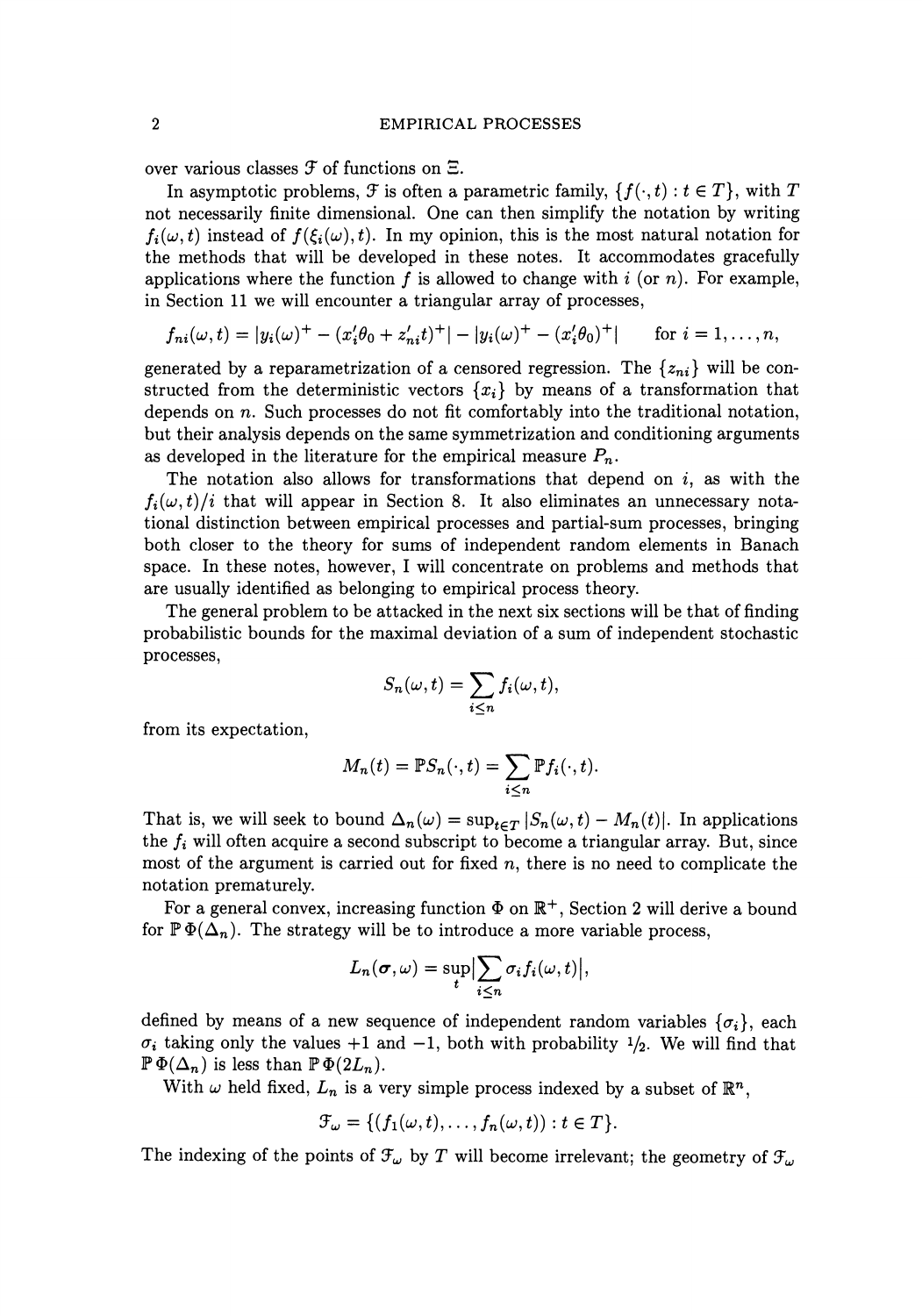## 1. INTRODUCTION

will be all that matters. In terms of the usual inner product on  $\mathbb{R}^n$ ,

$$
L_n(\boldsymbol{\sigma},\omega)=\sup_{\mathbf{f}\in\mathcal{F}_{\omega}}|\boldsymbol{\sigma}\cdot\mathbf{f}|.
$$

Section 3 will establish a general inequality for processes like this, but indexed by fixed subsets of  $\mathbb{R}^n$ ; it will be applied conditionally to  $L_n$ . The inequality will take the form of a bound on an *Orlicz norm.* 

If  $\Phi$  is a convex, increasing function on  $\mathbb{R}^+$  with  $0 \leq \Phi(0) < 1$ , the Orlicz norm  $||Z||_{\phi}$  of a random variable Z is defined by

$$
||Z||_{\Phi} = \inf \{ C > 0 : \mathbb{P}\Phi(|Z|/C) \le 1 \},
$$

with  $+\infty$  as a possible value for the infimum. If  $\mathbb{P}\Phi(|Z|/C_0) < \infty$  for some finite  $C_0$ , a dominated convergence argument shows that  $\mathbb{P}\Phi(|Z|/C) \to \Phi(0) < 1$  as  $C \rightarrow \infty$ , which ensures that  $||Z||_{\Phi}$  is finite. If one identifies random variables that are equal almost everywhere,  $\|\cdot\|_{\Phi}$  defines a norm on the space  $\mathcal{L}^{\Phi}$  of all random variables *Z* for which  $||Z||_{\Phi} < \infty$ . (The space  $\mathcal{L}^{\Phi}$  is even complete under this norm, a property we will not need.) In the special case where  $\Phi(x) = x^p$  for some  $p \ge 1$ , the norm  $\|\cdot\|_{\Phi}$  coincides with the usual  $\|\cdot\|_p$ , and  $\mathcal{L}^{\Phi}$  is the usual space of random variables with finite  $p^{th}$  absolute moments. Finiteness of  $||Z||_{\phi}$  places a constraint on the rate of decrease for the tail probabilities via the inequality

$$
\mathbb{P}\{|Z| \ge t\} \le \mathbb{P}\,\Phi(|Z|/C)/\Phi(t/C)
$$
  
\n
$$
\le 1/\Phi(t/C) \quad \text{if } C = ||Z||_{\Phi}.
$$

The particular convex function

$$
\Psi(x) = \frac{1}{5} \exp(x^2)
$$

would give tails decreasing like  $\exp(-Ct^2)$  for some constant *C*. Such a rate of decrease will be referred to as subgaussian tail behavior.

The inequality in Section 3 will be for processes indexed by a subset  $\mathcal F$  of  $\mathbb{R}^n$ . It will take the form of a bound on the particular Orlicz norm,

$$
\|\sup_{f\in\mathcal{F}}|\sigma\cdot f|\|_{\Psi},
$$

involving the *packing numbers* for the set  $\mathcal{F}$ . [The packing number  $D(\epsilon, \mathcal{F})$  is the largest number of points that can be packed into  $\mathcal F$  with each pair at least  $\epsilon$  apart.] In this way we transform the study of maximal inequalities for  $\Delta_n$  into a study of the geometry of the set  $\mathcal{F}_{\omega}$ .

Section 4 will make the connection between packing numbers and the combinatorial methods that have evolved from the approach of Vapnik and Cervonenkis. It will develop the idea that a bounded set  $\mathcal F$  in  $\mathbb{R}^n$  that has a weak property shared by *V* -dimensional subspaces should have packing numbers like those of a bounded subset of  $\mathbb{R}^V$ . The three sections after that will elaborate upon the idea, with Section 7 summarizing the results in the form of several simple maximal inequalities for  $\Delta_n$ .

Section 8 will transform the maximal inequalities into simple conditions for uniform analogues of the law of large numbers. Sections 9 and 10 will transform them into uniform analogues of the central limit theorem-functional limit theorems that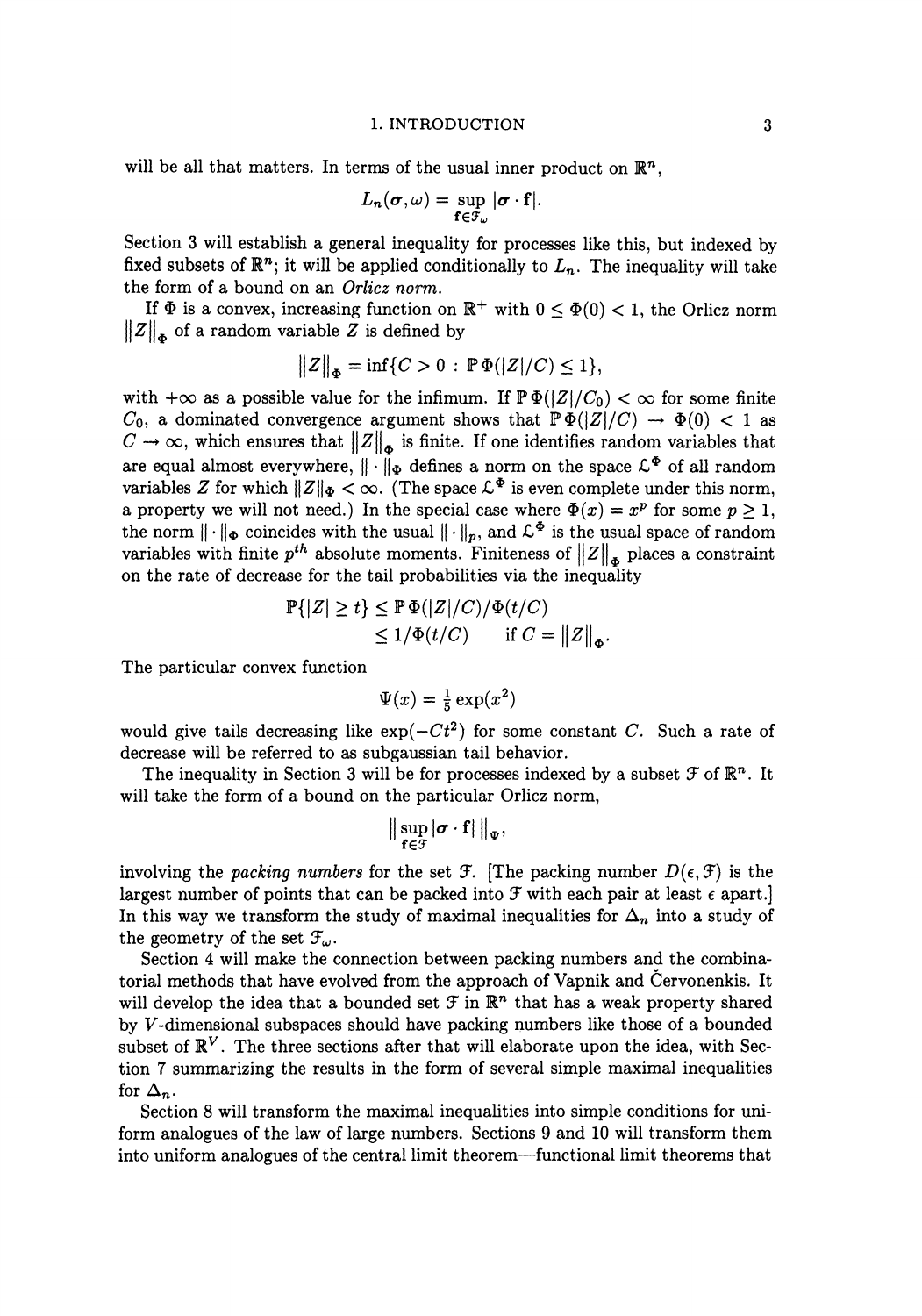## 4 EMPIRICAL PROCESSES

are descendents of Donsker's Theorem for the empirical distribution function on the real line. The approach there will depend heavily on the method of almost sure representation.

Section 9 will be the only part of these notes where particular care is taken with questions of measurability. Up to that point any measurability difficulties could be handled by an assumption that  $T$  is a Borel (or analytic) subset of a compact metric space and that each of the functions  $f_i(\omega, t)$  is jointly measurable in its arguments  $\omega$  and  $t$ . Such niceties are left to the reader.

The challenging applications will occupy the last four sections.

The key to the whole approach taken in these notes is an important combinatorial lemma, a refinement of the so-called *Vapnik-Cervonenkis Lemma.* It deserves an immediate proof so that the reader might appreciate the simplicity of the foundation upon which all else rests.

In what follows, S will denote the set of all  $2^n$  possible *n*-tuples of  $+1$ 's and  $-1$ 's. The pointwise minimum of two vectors  $\sigma$  and  $\eta$  in S will be denoted by  $\sigma \wedge \eta$ . The symbol  $#$  will denote cardinality of a set. Inequalities between vectors in S should be interpreted coordinatewise.

(1.1) BASIC COMBINATORIAL LEMMA. *For each map 17 from* S *into itself there exists a one-to-one map*  $\theta$  *from S onto itself such that*  $\theta(\sigma) \wedge \sigma = \eta(\sigma) \wedge \sigma$  for  $every$  $\sigma$ .

PROOF. Replacing  $\eta(\sigma)$  by  $\eta(\sigma) \wedge \sigma$  if necessary, we may simplify the notation by assuming that  $\eta(\sigma) \leq \sigma$  for every  $\sigma$ . Then for each  $\sigma$  in S we need to choose  $\theta(\sigma)$ from the set  $K(\sigma) = {\alpha \in \mathcal{S} : \alpha \wedge \sigma = \eta(\sigma)}$ . For each subset A of S define

$$
K(\mathcal{A})=\bigcup_{\sigma\in\mathcal{A}}K(\sigma).
$$

The idea is to prove that  $\#K(\mathcal{A}) \geq \# \mathcal{A}$ , for every choice of  $\mathcal{A}$ . The combinatorial result sometimes known as the Marriage Lemma (Dudley 1989, Section 11.6) will then imply existence of a one-to-one map  $\theta$  from S onto itself such that  $\theta(\sigma) \in K(\sigma)$ for every  $\sigma$ , as required.

For the special case where  $\eta(\sigma) = \sigma$  for every  $\sigma$ , the inequality holds trivially, because then  $\sigma \in K(\sigma)$  for every  $\sigma$ , and  $K(\mathcal{A}) \supseteq \mathcal{A}$  for every  $\mathcal{A}$ . The general case will be reduced to the trivial case by a sequence of *n* modifications that transform a general  $\eta$  to this special  $\eta$ .

The first modification changes the first coordinate of each  $\eta(\sigma)$ . Define a new map  $\eta^*$  by putting  $\eta^*(\sigma)_i = \eta(\sigma)_i$  for  $2 \leq i \leq n$ , and  $\eta^*(\sigma)_1 = \sigma_1$ . Let  $K^*(\sigma)$  be the subset of S defined using  $\eta^*$ . We need to show that

#K(A) ~ #K\*(A).

To do this, partition S into  $2^{n-1}$  sets of pairs  $\{\beta^-, \beta^+\}$ , where each  $\beta^-$  differs from its  $\beta^+$  only in the first coordinate, with  $\beta_1^- = -1$  and  $\beta_1^+ = +1$ . It is good enough to show that

$$
\#\big[K(\mathcal{A})\cap\{\mathcal{B}^-, \mathcal{B}^+\}\big] \geq \#\big[K^*(\mathcal{A})\cap\{\mathcal{B}^-, \mathcal{B}^+\}\big]
$$